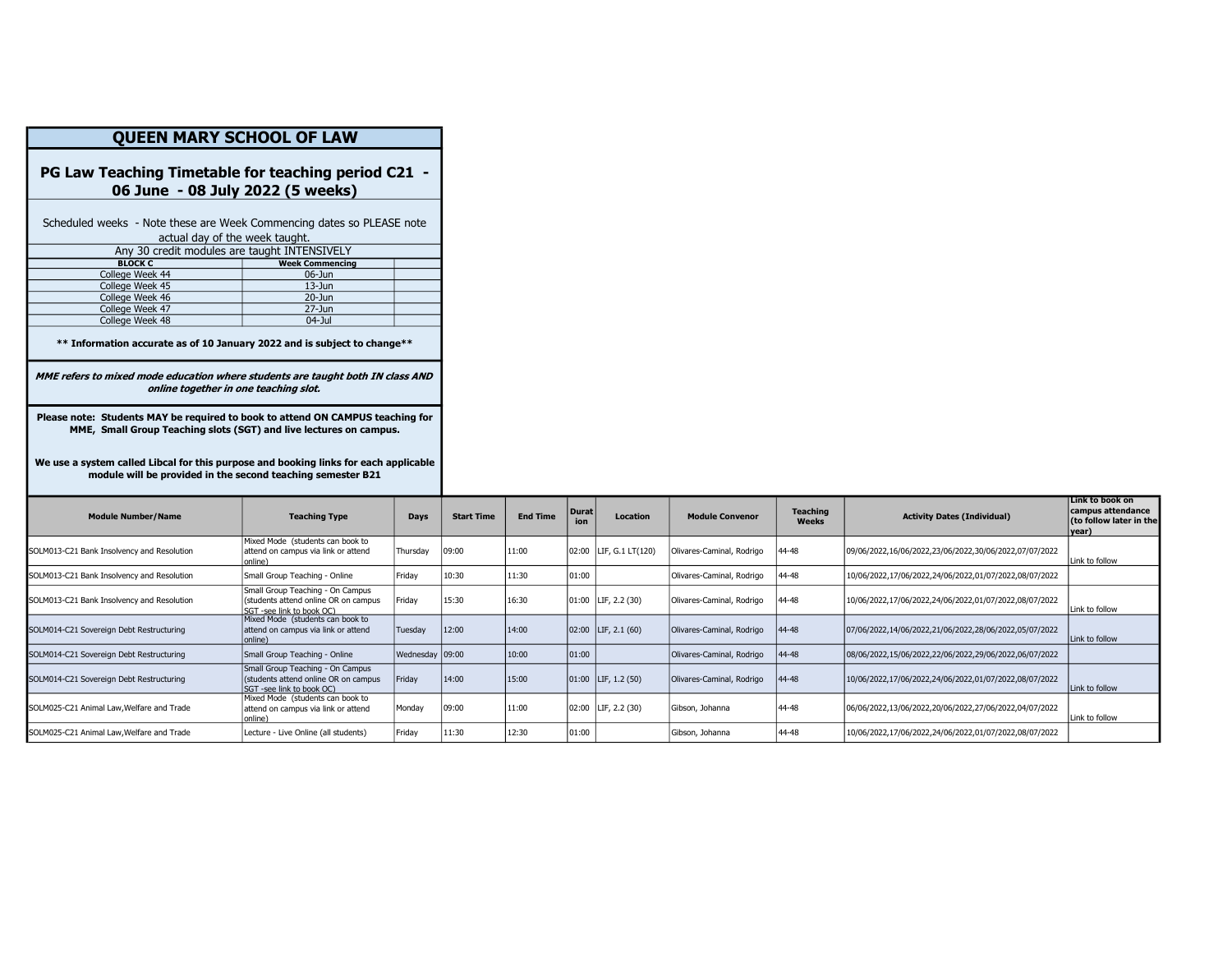| <b>Module Number/Name</b>                                                                  | <b>Teaching Type</b>                                                                                                                                          | <b>Days</b> | <b>Start Time</b> | <b>End Time</b> | Durat<br>ion | <b>Location</b>          | <b>Module Convenor</b>                   | <b>Teaching</b><br><b>Weeks</b> | <b>Activity Dates (Individual)</b>                     | Link to book on<br>campus attendance<br>(to follow later in the<br>year) |
|--------------------------------------------------------------------------------------------|---------------------------------------------------------------------------------------------------------------------------------------------------------------|-------------|-------------------|-----------------|--------------|--------------------------|------------------------------------------|---------------------------------|--------------------------------------------------------|--------------------------------------------------------------------------|
| SOLM041-C21 Alternative Dispute Resolution: Selected<br><b>Issues</b>                      | Mixed Mode (students can book to<br>attend on campus via link or attend<br>online)                                                                            | Tuesday     | 14:30             | 16:30           |              | 02:00   LIF, G.1 LT(120) | Behn, Daniel                             | 44-48                           | 07/06/2022,14/06/2022,21/06/2022,28/06/2022,05/07/2022 | Link to follow                                                           |
| SOLM041-C21 Alternative Dispute Resolution: Selected<br><b>Issues</b>                      | Small Group Teaching - Online                                                                                                                                 | Monday      | 09:00             | 10:00           | 01:00        |                          | Behn, Daniel                             | 44-48                           | 06/06/2022,13/06/2022,20/06/2022,27/06/2022,04/07/2022 |                                                                          |
| SOLM041-C21 Alternative Dispute Resolution: Selected<br><b>Issues</b>                      | Small Group Teaching - On Campus 1<br>(students attend SGT online OR one of<br>the on campus SGT -see link to book OC)<br>Allocation made by programme office | Friday      | 14:00             | 15:00           |              | 01:00   LIF, LG.1 (60)   | Behn, Daniel                             | 44-48                           | 10/06/2022,17/06/2022,24/06/2022,01/07/2022,08/07/2022 | Link to follow                                                           |
| SOLM041-C21 Alternative Dispute Resolution: Selected<br><b>Issues</b>                      | Small Group Teaching - On Campus 2                                                                                                                            | Fridav      | 15:30             | 16:30           |              | 01:00   LIF, LG.1 (60)   | Brekoulakis, Stavros, Mistelis,<br>oukas | $14 - 48$                       | 10/06/2022,17/06/2022,24/06/2022,01/07/2022,08/07/2022 |                                                                          |
| SOLM049-C21 Ethics in International Arbitration                                            | Mixed Mode (students can book to<br>attend on campus via link or attend<br>online)                                                                            | Thursdav    | 09:00             | 11:00           | 02:00        | LIF, 2.1 (60)            | Rogers, Catherine                        | 44-48                           | 09/06/2022,16/06/2022,23/06/2022,30/06/2022,07/07/2022 | Link to follow                                                           |
| SOLM049-C21 Ethics in International Arbitration                                            | Small Group Teaching - Online                                                                                                                                 | Friday      | 14:00             | 15:00           | 01:00        |                          | Rogers, Catherine                        | 44-48                           | 10/06/2022,17/06/2022,24/06/2022,01/07/2022,08/07/2022 |                                                                          |
| SOLM049-C21 Ethics in International Arbitration                                            | Small Group Teaching - On Campus<br>(students attend online OR on campus<br>SGT -see link to book OC)                                                         | Monday      | 18:00             | 19:00           |              | 01:00   LIF, LG.1 (60)   | Rogers, Catherine                        | 44-48                           | 06/06/2022,13/06/2022,20/06/2022,27/06/2022,04/07/2022 | Link to follow                                                           |
| SOLM058-C21 Economics of Competition Law                                                   | Mixed Mode (students can book to<br>attend on campus via link or attend<br>online)                                                                            | Tuesday     | 09:00             | 11:00           |              | 02:00   LIF, LG.1 (60)   | Kokkoris, Ioannis                        | 44-48                           | 07/06/2022,14/06/2022,21/06/2022,28/06/2022,05/07/2022 | Link to follow                                                           |
| SOLM058-C21 Economics of Competition Law                                                   | Lecture - Live Online (all students)                                                                                                                          | Wednesday   | 15:30             | 16:30           | 01:00        |                          | Kokkoris, Ioannis                        | 44-48                           | 08/06/2022,15/06/2022,22/06/2022,29/06/2022,06/07/2022 |                                                                          |
| SOLM059-C21 Competition Enforcement: From<br>Investigation to Sanctions                    | Lecture - Live Online (all students)                                                                                                                          | Friday      | 11:00             | 12:00           | 01:00        |                          | Kokkoris, Ioannis                        | 44-48                           | 10/06/2022,17/06/2022,24/06/2022,01/07/2022,08/07/2022 |                                                                          |
| SOLM059-C21 Competition Enforcement: From<br><b>Investigation to Sanctions</b>             | Mixed Mode (students can book to<br>attend on campus via link or attend<br>online)                                                                            | Thursday    | 11:00             | 13:00           |              | 02:00   LIF, 1.2 (50)    | Kokkoris, Ioannis                        | 44-48                           | 09/06/2022,16/06/2022,23/06/2022,30/06/2022,07/07/2022 | Link to follow                                                           |
| SOLM080-C21 Intellectual Property and Fashion: Business<br>and Law                         | Mixed Mode (students can book to<br>attend on campus via link or attend<br>online)                                                                            | Thursday    | 12:30             | 14:30           |              | 02:00   LIF, G.1 LT(120) | Gibson, Johanna                          | 44-48                           | 09/06/2022,16/06/2022,23/06/2022,30/06/2022,07/07/2022 | Link to follow                                                           |
| SOLM080-C21 Intellectual Property and Fashion: Business<br>and Law                         | Small Group Teaching - Online                                                                                                                                 | Friday      | 10:00             | 11:00           | 01:00        |                          | Gibson, Johanna                          | 44-48                           | 10/06/2022,17/06/2022,24/06/2022,01/07/2022,08/07/2022 |                                                                          |
| SOLM080-C21 Intellectual Property and Fashion: Business<br>and Law                         | Small Group Teaching - On Campus 1<br>(students attend SGT online OR one of<br>the on campus SGT -see link to book OC)<br>Allocation made by programme office | Friday      | 13:30             | 14:30           |              | $01:00$ LIF, 2.1 (60)    | Gibson, Johanna                          | 44-48                           | 10/06/2022,17/06/2022,24/06/2022,01/07/2022,08/07/2022 | Link to follow                                                           |
| SOLM080-C21 Intellectual Property and Fashion: Business<br>and Law                         | Small Group Teaching - On Campus 2                                                                                                                            | Fridav      | 15:00             | 16:00           |              | $01:00$ LIF, 1.2 (50)    | Gibson, Johanna                          | 44-48                           | 10/06/2022,17/06/2022,24/06/2022,01/07/2022,08/07/2022 |                                                                          |
| SOLM081-C21 Design and Intellectual Property: EU and<br><b>United States</b>               | Mixed Mode (students can book to<br>attend on campus via link or attend<br>online)                                                                            | Monday      | 16:00             | 18:00           |              | 02:00   LIF, 2.1 (60)    | Musker, David                            | 44-48                           | 06/06/2022,13/06/2022,20/06/2022,27/06/2022,04/07/2022 | Link to follow                                                           |
| SOLM081-C21 Design and Intellectual Property: EU and<br><b>United States</b>               | Lecture - Live Online (all students)                                                                                                                          | Tuesday     | 16:30             | 17:30           | 01:00        |                          | Musker, David                            | 44-48                           | 07/06/2022,14/06/2022,21/06/2022,28/06/2022,05/07/2022 |                                                                          |
| SOLM087-C21 The Business of Film                                                           | Lecture - Live Online (all students)                                                                                                                          | Wednesday   | 11:30             | 13:30           | 02:00        |                          | Gibson, Johanna                          | 44-48                           | 08/06/2022,15/06/2022,22/06/2022,29/06/2022,06/07/2022 |                                                                          |
| SOLM087-C21 The Business of Film                                                           | Small Group Teaching - Online                                                                                                                                 | Wednesday   | 16:00             | 17:00           | 01:00        |                          | Gibson, Johanna                          | 44-48                           | 08/06/2022,15/06/2022,22/06/2022,29/06/2022,06/07/2022 |                                                                          |
| SOLM087-C21 The Business of Film                                                           | Small Group Teaching - On Campus<br>(students attend online OR on campus<br>SGT -see link to book OC)                                                         | Thursday    | 17:00             | 18:00           |              | 01:00   LIF, G.1 LT(120) | Gibson, Johanna                          | 44-48                           | 09/06/2022,16/06/2022,23/06/2022,30/06/2022,07/07/2022 | Link to follow                                                           |
| SOLM088-C21 Law of Geographical Indications INTENSIVE                                      | Mixed Mode (students can book to<br>attend on campus via link or attend<br>online) On campus bookings are for both<br>Mon and Thurs slots                     | Monday      | 09:30             | 11:30           |              | $02:00$ LIF, 3.1 (65)    | Evans, Gail                              | 44-48                           | 06/06/2022,13/06/2022,20/06/2022,27/06/2022,04/07/2022 | Link to follow one link<br>both dates                                    |
| SOLM088-C21 Law of Geographical Indications INTENSIVE                                      | Mixed Mode (see above)                                                                                                                                        | Wednesday   | 09:30             | 11:30           |              | $02:00$ LIF, 3.1 (65)    | Evans, Gail                              | 44-48                           | 08/06/2022,15/06/2022,22/06/2022,29/06/2022,06/07/2022 |                                                                          |
| SOLM088-C21 Law of Geographical Indications INTENSIVE                                      | Lecture - Live Online (all students)                                                                                                                          | Tuesday     | 09:30             | 10:30           | 01:00        |                          | Evans, Gail                              | 44-48                           | 07/06/2022,14/06/2022,21/06/2022,28/06/2022,05/07/2022 |                                                                          |
| SOLM088-C21 Law of Geographical Indications INTENSIVE Lecture - Live Online (all students) |                                                                                                                                                               | Thursday    | 09:30             | 10:30           | 01:00        |                          | Evans, Gail                              | 44-48                           | 09/06/2022,16/06/2022,23/06/2022,30/06/2022,07/07/2022 |                                                                          |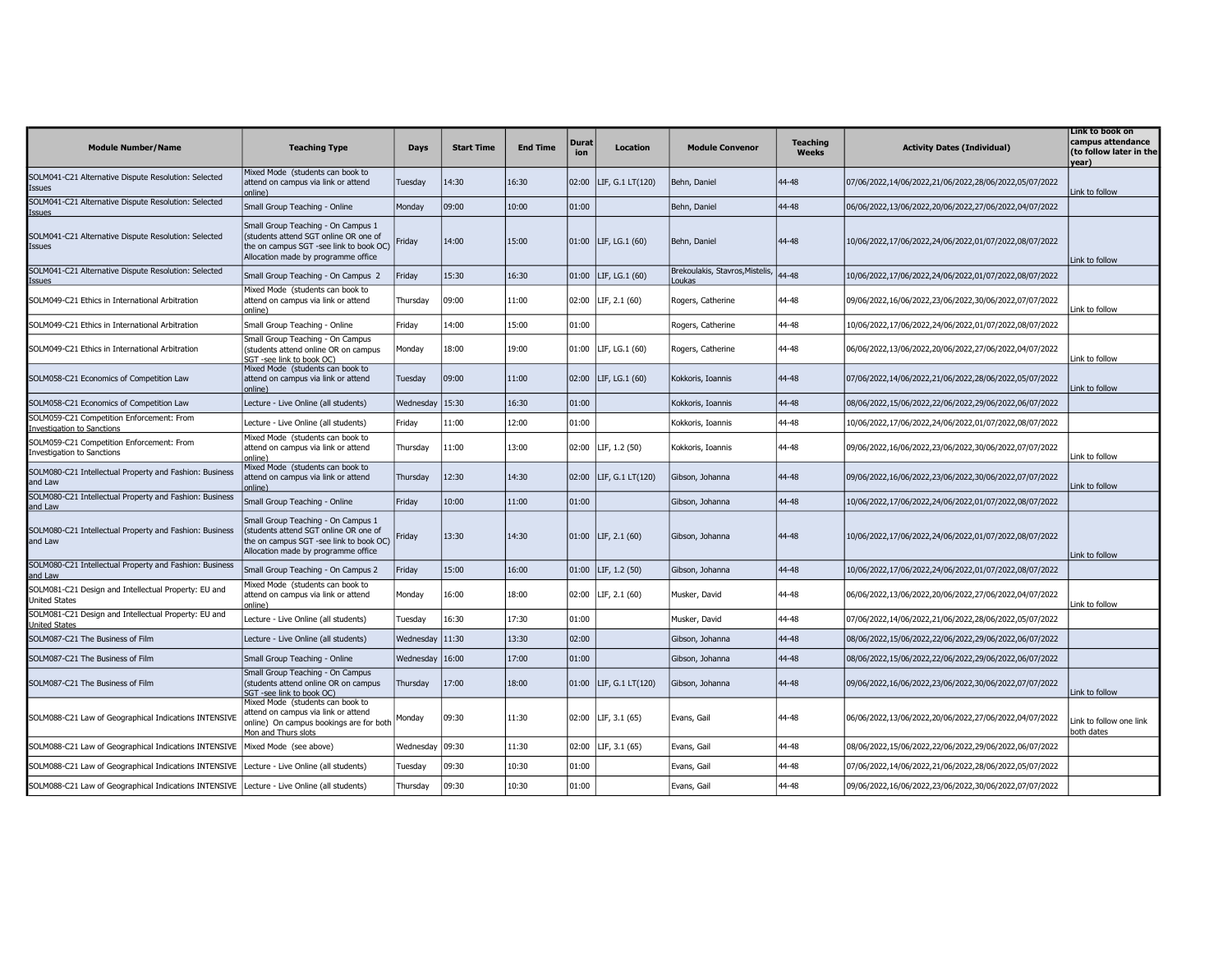| <b>Module Number/Name</b>                                                       | <b>Teaching Type</b>                                                                                                                                                      | Days              | <b>Start Time</b> | <b>End Time</b> | <b>Durat</b><br>ion | <b>Location</b>       | <b>Module Convenor</b>                | <b>Teaching</b><br><b>Weeks</b> | <b>Activity Dates (Individual)</b>                     | Link to book on<br>campus attendance<br>(to follow later in the<br>vear) |
|---------------------------------------------------------------------------------|---------------------------------------------------------------------------------------------------------------------------------------------------------------------------|-------------------|-------------------|-----------------|---------------------|-----------------------|---------------------------------------|---------------------------------|--------------------------------------------------------|--------------------------------------------------------------------------|
| SOLM097-C21 Digital Intellectual Property                                       | Lecture - Live Online (all students)                                                                                                                                      | Wednesday         | 17:30             | 19:30           | 02:00               |                       | Westkamp, Guido                       | 44-48                           | 08/06/2022,15/06/2022,22/06/2022,29/06/2022,06/07/2022 |                                                                          |
| SOLM097-C21 Digital Intellectual Property                                       | Small Group Teaching - Online 1<br>(students will be centrally allocated to<br>one of the online SGT slots)                                                               | Tuesday           | 15:00             | 16:00           | 01:00               |                       | Westkamp, Guido                       | 44-48                           | 07/06/2022,14/06/2022,21/06/2022,28/06/2022,05/07/2022 |                                                                          |
| SOLM097-C21 Digital Intellectual Property                                       | Small Group Teaching - Online 2 see<br>above                                                                                                                              | Tuesdav           | 16:30             | 17:30           | 01:00               |                       | Westkamp, Guido                       | 44-48                           | 07/06/2022,14/06/2022,21/06/2022,28/06/2022,05/07/2022 |                                                                          |
| SOLM097-C21 Digital Intellectual Property                                       | Small Group Teaching - Online 3 see<br>above                                                                                                                              | Fridav            | 11:00             | 12:00           | 01:00               |                       | Westkamp, Guido                       | 44-48                           | 10/06/2022,17/06/2022,24/06/2022,01/07/2022,08/07/2022 |                                                                          |
| SOLM126-C21 UK Tax Avoidance                                                    | Mixed Mode (students can book to<br>attend on campus via link or attend<br>online)                                                                                        | Tuesday           | 11:00             | 13:00           | 02:00               | LIF, G.1 LT(120)      | Walters, Richard                      | 44-48                           | 07/06/2022,14/06/2022,21/06/2022,28/06/2022,05/07/2022 | Link to follow                                                           |
| SOLM126-C21 UK Tax Avoidance                                                    | Lecture - Live Online (all students)                                                                                                                                      | Thursday          | 15:30             | 16:30           | 01:00               |                       | Walters, Richard                      | 44-48                           | 09/06/2022,16/06/2022,23/06/2022,30/06/2022,07/07/2022 |                                                                          |
| SOLM157-C21 International Energy Law and Ethics                                 | Mixed Mode (students can book to<br>attend on campus via link or attend<br>online)                                                                                        | Wednesday 15:00   |                   | 18:00           | 03:00               | LIF, 3.1 (65)         | Morgandi, Tibisay                     | 44-48                           | 08/06/2022,15/06/2022,22/06/2022,29/06/2022,06/07/2022 | Link to follow                                                           |
| SOLM127-C21 EU Tax Law INTENSIVE                                                | Lecture - Live Online (all students)                                                                                                                                      | Wednesday 09:00   |                   | 12:00           | 03:00               |                       | HJI Panayi, Christiana                | 44-48                           | 08/06/2022,15/06/2022,22/06/2022,06/07/2022            |                                                                          |
| SOLM127-C21 EU Tax Law INTENSIVE                                                | Mixed Mode (students can book to<br>attend on campus via link or attend<br>online) on campus bookings are for both<br>Wed and Thur slots                                  | Wednesday   09:00 |                   | 12:00           | 03:00               |                       | HJI Panayi, Christiana                | 44-48                           | 29/06/2022                                             | Link to follow one link<br>both dates                                    |
| SOLM127-C21 EU Tax Law INTENSIVE                                                | Lecture - Live Online (all students)                                                                                                                                      | Thursday          | 12:30             | 15:30           | 03:00               |                       | HJI Panayi, Christiana                | 44-48                           | 09/06/2022,16/06/2022,23/06/2022,07/07/2022            |                                                                          |
| SOLM127-C21 EU Tax Law INTENSIVE                                                | Mixed Mode - see above                                                                                                                                                    | Thursdav          | 12:30             | 15:30           | 03:00               |                       | HJI Panayi, Christiana                | 44-48                           | 30/06/2022                                             |                                                                          |
| SOLM168-C21 Nuclear Energy Law                                                  | Mixed Mode (students can book to<br>attend on campus via link or attend<br>online)                                                                                        | Monday            | 11:30             | 13:30           | 02:00               | LIF, 2.2 (30)         | Gallagher, Norah, Tromans,<br>Stephen | 44-48                           | 06/06/2022,13/06/2022,20/06/2022,27/06/2022,04/07/2022 | Link to follow                                                           |
| SOLM168-C21 Nuclear Energy Law                                                  | Lecture - Live Online (all students)                                                                                                                                      | Tuesday           | 16:00             | 17:00           | 01:00               |                       | Gallagher, Norah, Tromans,<br>Stephen | 14-48                           | 07/06/2022,14/06/2022,21/06/2022,28/06/2022,05/07/2022 |                                                                          |
| SOLM208-C21 Cybercrime: Forensic Investigations                                 | Mixed Mode (students can book to<br>attend on campus via link or attend<br>online)                                                                                        | Tuesday           | 11:00             | 13:00           | 02:00               | LIF, 3.1 (65)         | Hornle, Julia, Walden, Ian            | 44-48                           | 07/06/2022,14/06/2022,21/06/2022,28/06/2022,05/07/2022 | Link to follow                                                           |
| SOLM208-C21 Cybercrime: Forensic Investigations                                 | Small Group Teaching - Online                                                                                                                                             | Tuesday           | 17:00             | 18:00           | 01:00               |                       | Hornle, Julia, Walden, Ian            | 44-48                           | 07/06/2022,14/06/2022,21/06/2022,28/06/2022,05/07/2022 |                                                                          |
| SOLM208-C21 Cybercrime: Forensic Investigations                                 | Small Group Teaching - On Campus<br>(students attend online OR on campus<br>SGT -see link to book OC)                                                                     | Tuesday           | 13:00             | 14:00           |                     | $01:00$ LIF, 3.1 (65) | Hornle, Julia, Walden, Ian            | 44-48                           | 07/06/2022,14/06/2022,21/06/2022,28/06/2022,05/07/2022 | Link to follow                                                           |
| SOLM211-C21 Cyberspace: Jurisdiction and Dispute<br><b>Resolution INTENSIVE</b> | Mixed Mode (students can book to<br>attend on campus via link or attend<br>online) On campus Bookings are for both<br>Mon and Weds slots                                  | Monday            | 14:00             | 16:00           | 02:00               | LIF, 3.1 (65)         | Hornle, Julia                         | 44-48                           | 06/06/2022,13/06/2022,20/06/2022,27/06/2022,04/07/2022 | Link to follow for both<br>MME slots                                     |
| SOLM211-C21 Cyberspace: Jurisdiction and Dispute<br><b>Resolution INTENSIVE</b> | Mixed Mode - see above                                                                                                                                                    | Wednesday         | 14:00             | 16:00           | 02:00               | LIF, 1.2 (50)         | Hornle, Julia                         | 44-48                           | 08/06/2022,15/06/2022,22/06/2022,29/06/2022,06/07/2022 |                                                                          |
| SOLM211-C21 Cyberspace: Jurisdiction and Dispute<br><b>Resolution INTENSIVE</b> | Small Group Teaching - Online 1<br>(students attending online should attend<br>3OTH OL slots)                                                                             | Mondav            | 19:00             | 20:00           | 01:00               |                       | Hornle, Julia                         | 44-48                           | 06/06/2022,13/06/2022,20/06/2022,27/06/2022,04/07/2022 |                                                                          |
| SOLM211-C21 Cyberspace: Jurisdiction and Dispute<br><b>Resolution INTENSIVE</b> | Small Group Teaching - Online 2 (See<br>above)                                                                                                                            | Wednesday         | 19:00             | 20:00           | 01:00               |                       | Hornle, Julia                         | 44-48                           | 08/06/2022,15/06/2022,22/06/2022,29/06/2022,06/07/2022 |                                                                          |
| SOLM211-C21 Cyberspace: Jurisdiction and Dispute<br><b>Resolution INTENSIVE</b> | Small Group Teaching - On Campus 1<br>students attend online OR on campus<br>SGT -see link to book OC) On campus<br>bookings are for both Mon and Weds<br><b>SGTslots</b> | Monday            | 16:00             | 17:00           |                     | $01:00$ LIF, 3.1 (65) | Hornle, Julia                         | 44-48                           | 06/06/2022,13/06/2022,20/06/2022,27/06/2022,04/07/2022 | Link to follow for both<br>OC slots                                      |
| SOLM211-C21 Cyberspace: Jurisdiction and Dispute<br>Resolution INTENSIVE        | Small Group Teaching - On Campus 2<br>(see above)                                                                                                                         | Wednesday   16:00 |                   | 17:00           |                     | $01:00$ LIF, 1.2 (50) | Hornle, Julia                         | 44-48                           | 08/06/2022,15/06/2022,22/06/2022,29/06/2022,06/07/2022 |                                                                          |